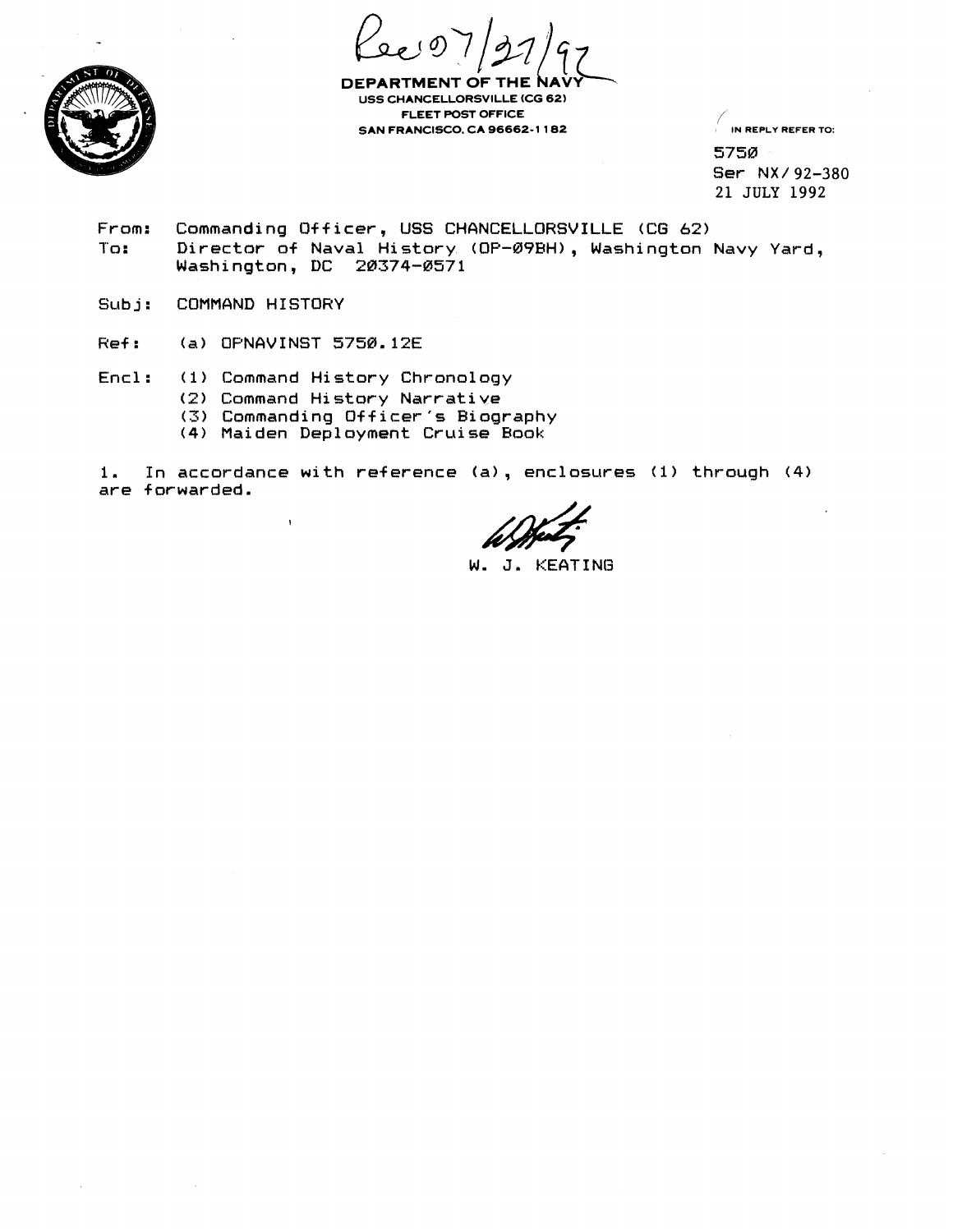## USS CHANCELLORSVILLE (CG 62)<br>1991 KEY CHRONOLOGICAL EVENTS

 $\mathcal{L}^{\text{max}}_{\text{max}}$  and  $\mathcal{L}^{\text{max}}_{\text{max}}$ 

 $\sim 10^{-10}$ 

| <b>DATE</b>      | <b>EVENT</b>                                                                                                          |
|------------------|-----------------------------------------------------------------------------------------------------------------------|
| <b>07 JAN 91</b> | COMPLETED CHRISTMAS LEAVE AND UPKEEP PERIOD                                                                           |
| 09 JAN 91        | UNDERWAY FOR BATTLE GROUP BRAVO READINESS EXERCISE<br>$91 - 1B$                                                       |
| <b>16 JAN 91</b> | FIRST PACIFIC FLEET TEST FIRING OF TOMAHAWK ANTI-<br>SHIP MISSILE PERFORMED AGAINST EX-USS COUCAL                     |
| <b>23 JAN 91</b> | ARRIVED SAN DIEGO, CA                                                                                                 |
| 01 FEB 91        | COMMENCED PREPARATION FOR OVERSEAS MOVEMENT (POM)                                                                     |
| 01 MAR 91        | UNDERWAY FOR POST-POM EVALUATION AND MAIDEN<br>DEPLOYMENT TO THE ARABIAN GULF IN SUPPORT OF<br>OPERATION DESERT STORM |
| <b>06 MAR 91</b> | COMPLETED POST-POM EVALUATION, COMMENCED WESTERN<br><b>TRANSIT</b>                                                    |
| 24 MAR 91        | ARRIVED SUBIC BAY, REPUBLIC OF THE PHILIPPINES                                                                        |
| <b>29 MAR 91</b> | UNDERWAY FOR PHUKET, THAILAND                                                                                         |
| <b>08 APR 91</b> | TRANSITED STRAITS OF MALACCA                                                                                          |
| 09 APR 91        | ANCHORED PATONG HARBOR, PHUKET, THAILAND                                                                              |
| <b>14 APR 91</b> | UNDERWAY FOR THE ARABIAN GULF                                                                                         |
| <b>18 APR 91</b> | ENTERED U.S. CENTRAL COMMAND AREA OF<br><b>RESPONSIBILITY</b>                                                         |
|                  | 20 APR 91 TRANSITED STRAIT OF HORMUZ, ENTERED ARABIAN GULF                                                            |
|                  | 28 APR 91 TRANSITED STRAIT OF HORMUZ ENROUTE MUSCAT, OMAN                                                             |
|                  | 29 APR 91 ARRIVED MINA QABOOS, MUSCAT, OMAN                                                                           |
| 02 MAY 91        | HOSTED RECEPTION FOR 13 AMBASSADORS AND NUMEROUS<br>DIGNITARIES ONBOARD                                               |
|                  | 04 MAY 91 UNDERWAY ENROUTE ARABIAN GULF                                                                               |
| 05 MAY 91        | TRANSITED STRAIT OF HORMUZ, ENTERED ARABIAN GULF                                                                      |
| 24 MAY 91        | ARRIVED DUBAI, UNITED ARAB EMIRATES FOR TENDER<br>AVAILABILITY (TAV) WITH USS CAPE COD                                |
|                  | 29 MAY 91 UNDERWAY ENROUTE ARABIAN GULF                                                                               |
|                  |                                                                                                                       |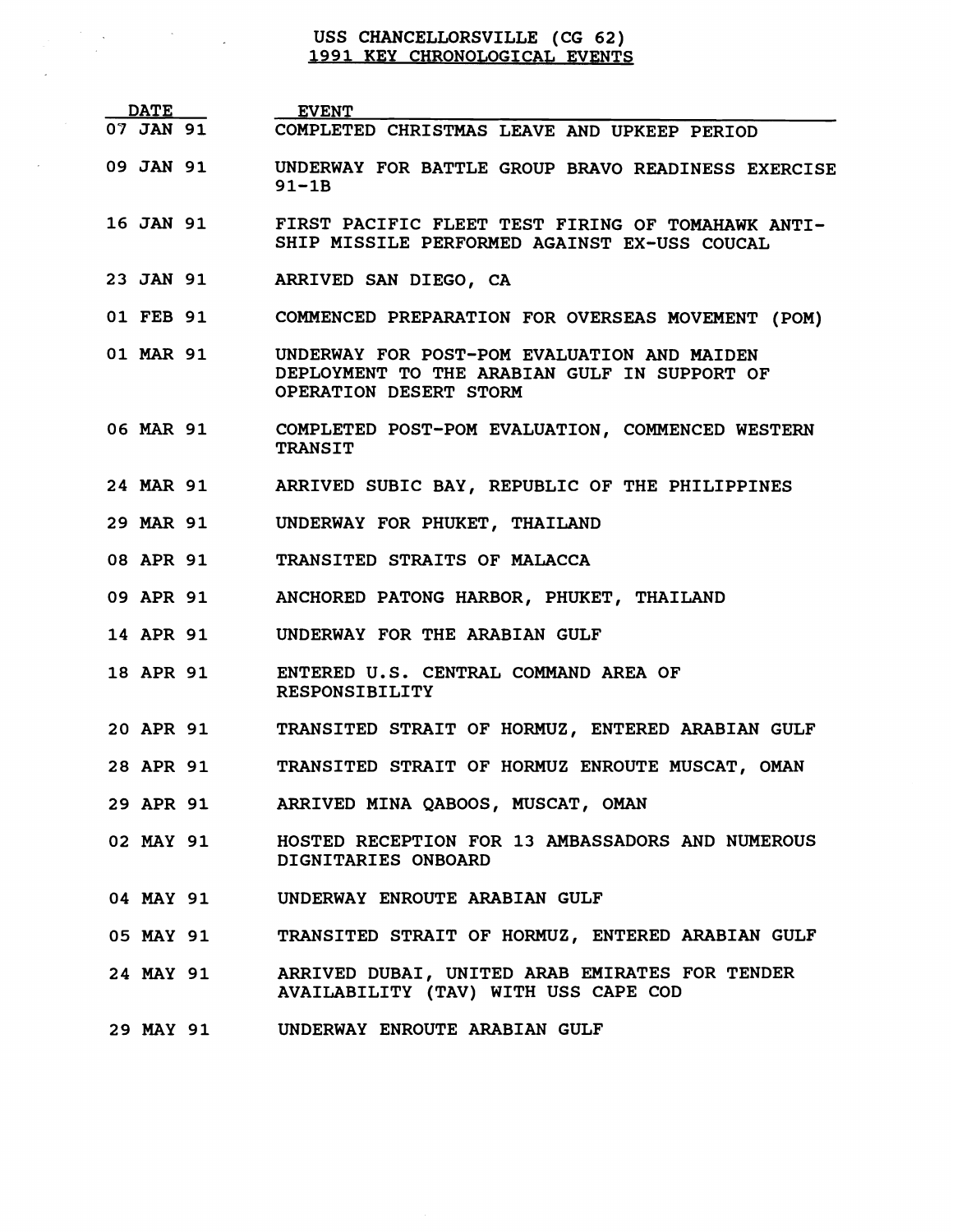| DATE PATE        | <b>EVENT</b>                                                                                                 |
|------------------|--------------------------------------------------------------------------------------------------------------|
| 30 MAY 91        | TRANSITED STRAIT OF HORMUZ, ESCORTED USS CAPE COD<br>OUT OF ARABIAN GULF                                     |
| 31 MAY 91        | TRANSITED STRAIT OF HORMUZ, ENTERED ARABIAN GULF                                                             |
| 14 JUN 91        | ANCHORED BAHRAIN BELL ANCHORAGE                                                                              |
| 17 JUN 91        | UNDERWAY FROM BAHRAIN BELL ANCHORAGE                                                                         |
| 02 JUL 91        | ARRIVED JEBEL ALI, UNITED ARAB EMIRATES FOR TENDER<br>AVAILABILITY WITH USS SAMUEL GOMPERS                   |
| 07 JUL 91        | UNDERWAY ENROUTE ARABIAN GULF                                                                                |
| 13 JUL 91        | TRANSITED STRAIT OF HORMUZ FOR FINAL TIME ENROUTE<br>PATTAYA BEACH, THAILAND                                 |
| 15 JUL 91        | OUTCHOPPED USCENTCOM AOR                                                                                     |
| 22 JUL 91        | CROSSED THE EQUATOR, PERFORMED "CROSSING THE LINE"<br><b>CEREMONIES</b>                                      |
| 24 JUL 91        | ANCHORED PATTAYA BEACH, THAILAND                                                                             |
| 29 JUL 91        | UNDERWAY ENROUTE HONG KONG, BRITISH CROWN COLONY                                                             |
| 02 AUG 91        | MOORED TO MOORING BUOY A51, VICTORIA HARBOR, HONG<br>KONG, BRITISH CROWN COLONY                              |
| 07 AUG 91        | UNDERWAY ENROUTE PEARL HARBOR, HAWAII                                                                        |
| 07 AUG 91        | COLLIDED WITH USNS PONCHATOULA DURING UNDERWAY<br><b>REPLENISHMENT</b>                                       |
|                  | 18 AUG 91 ARRIVED PEARL HARBOR, HAWAII                                                                       |
| <b>20 AUG 91</b> | UNDERWAY ENROUTE SAN DIEGO, CA                                                                               |
| 27 AUG 91        | ARRIVED SAN DIEGO, CA, COMPLETING MAIDEN<br>DEPLOYMENT. COMMENCED POST-DEPLOYMENT LEAVE AND<br><b>UPKEEP</b> |
| 09 OCT 91        | UNDERWAY ENROUTE FLEET WEEK, SAN FRANCISCO, CA                                                               |
| 13 OCT 91        | ARRIVED SAN FRANCISCO, CA FOR FLEET WEEK                                                                     |
| 18 OCT 91        | UNDERWAY ENROUTE SAN DIEGO, CA                                                                               |
| 21 OCT 91        | ARRIVED SAN DIEGO, CA                                                                                        |
| 04 NOV 91        | COMMENCED FIRST COMMAND INSPECTION BY COMMANDER,<br>CRUISER-DESTROYER GROUP THREE                            |
|                  | 08 NOV 91 COMPLETED COMMAND INSPECTION                                                                       |
|                  | $\mathbf{2}$                                                                                                 |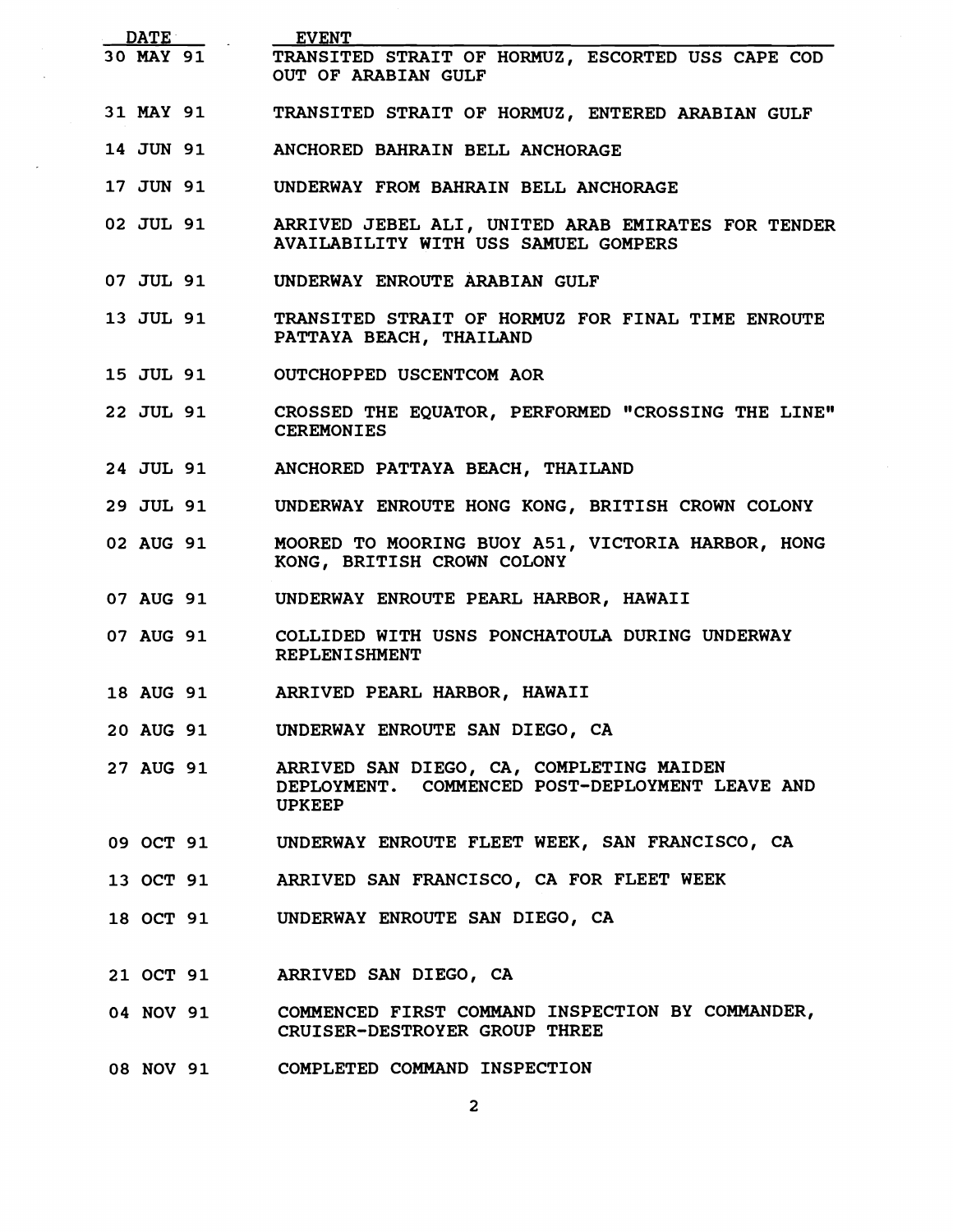| <b>DATE</b>      | <b>EVENT</b>                                                                                                                                                                                      |
|------------------|---------------------------------------------------------------------------------------------------------------------------------------------------------------------------------------------------|
|                  | 18 NOV 91 UNDERWAY ENROUTE CNO PROJECT 251 TOMAHAWK BLK III<br>MISSILE FIRING                                                                                                                     |
| <b>19 NOV 91</b> | LAUNCHED TOMAHAWK BLK III TLAM AT LAND TARGET                                                                                                                                                     |
| 20 NOV 91        | ARRIVED SAN DIEGO, CA                                                                                                                                                                             |
| 23 NOV 91        | CAPT WILLIAM J. KEATING, JR., USN, ASSUMES COMMAND<br>OF USS CHANCELLORSVILLE, RELIEVING CAPT GORDON H.<br>RHEINSTROM, CHANCELLORSVILLE'S COMMISSIONING<br>COMMANDING OFFICER                     |
| 14 DEC 91        | RADM JAMES R. FITZGERALD, USN RELIEVES RADM PHILIP<br>M. QUAST, USN AS COMMANDER, CRUISER-DESTROYER GROUP<br>THREE IN CEREMONIES HELD ONBOARD CHANCELLORSVILLE AT<br>BROADWAY PIER, SAN DIEGO, CA |
| 14 DEC 91        | SHIP'S CHRISTMAS PARTY HELD AT TOWN AND COUNTRY INN,<br>SAN DIEGO, CA                                                                                                                             |
| 15 DEC 91        | PUBLIC GENERAL VISITING OF CHANCELLORSVILLE AT<br>BROADWAY PIER, SAN DIEGO, CA                                                                                                                    |
| 16 DEC 91        | CHANCELLORSVILLE MOVES BACK TO NAVAL STATION,<br>COMMENCES CHRISTMAS LEAVE AND UPKEEP PERIOD                                                                                                      |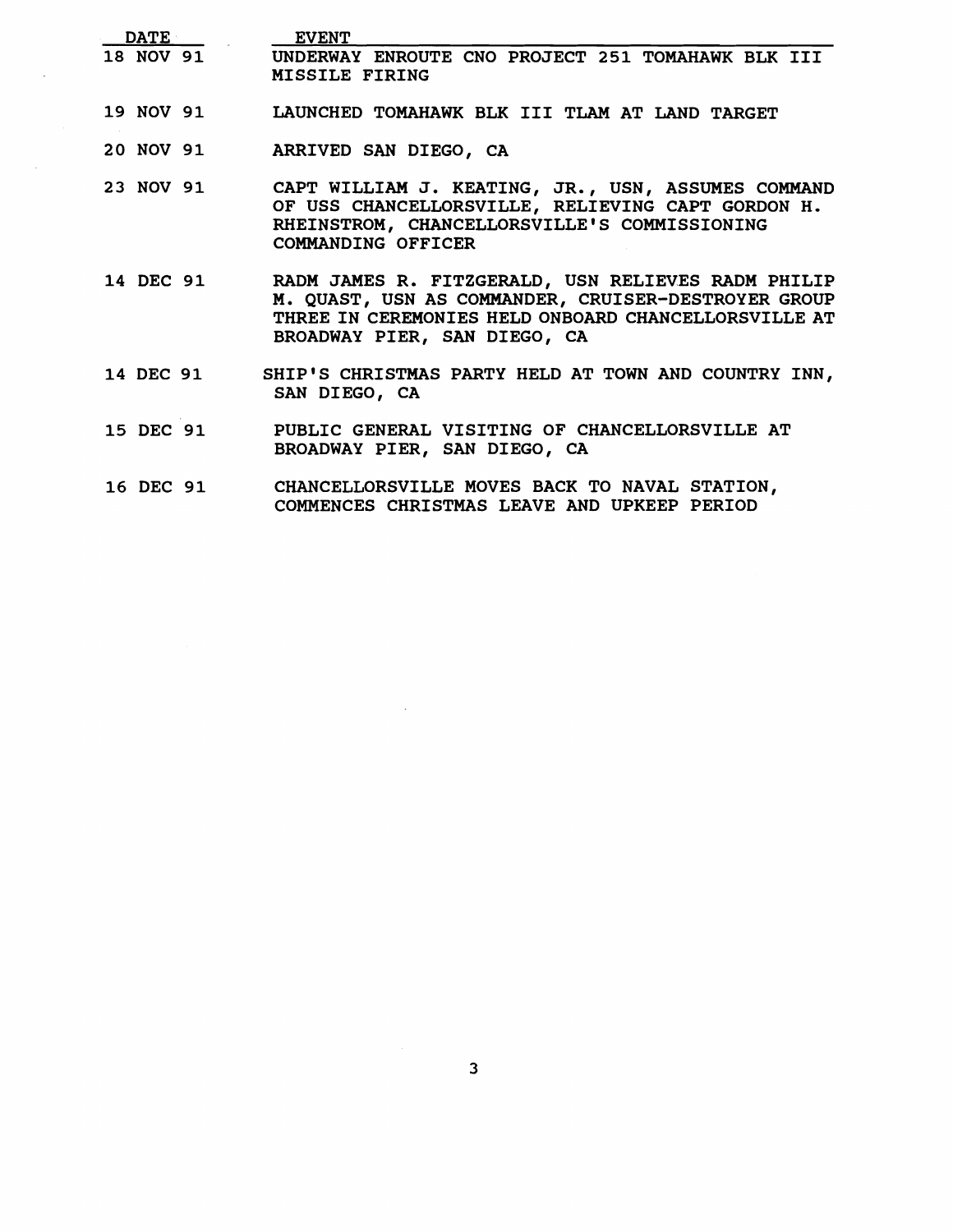## **USS CHANCELLORSVILLE (CG 62) 1991 COMMAND NARRATIVE**

**The new year started with the completion of the Christmas leave and upkeep period and the start of the second Battle Group**  These exercises would prepare the Battle **Group for specific operations within the Arabian Gulf, including ship boardings, simulated Strait of Hormuz transits, and small craft attacks. Following READIEX 91-lB, CHANCELLORSVILLE fired the first test shot of a Tomahawk Anti-Ship Missile in the Pacific Fleet, scoring a direct hit on the EX-USS COUCAL. The ship returned to San Diego on 23 January, and in February began a preparation for Overseas Movement (POM) period in preparation for**  The crew was allowed leave and well**deserved time off to get their personal lives in order before separating from their loved ones for the six-month deployment.** 

**On 1 March, on a stormy Southern California morning, the crew said goodbye to their families and manned the rails as CHANCELLORSVILLE set sail with Battle Group BRAVO for the Arabian Gulf. A five-day Post-POM evaluation was the first evolution for the Battle Group, to get the Battle Group back into an underway, vigilant mode of operations after over a month of inport time. On 6 March, the Battle Group headed westward for the Arabian Gulf.** 

**Battle Group BRAVO, commanded by Rear Admiral P. M. Quast, Commander, Cruiser-Destroyer Group THREE, would consist of USS NIMITZ (CVN 68)** , **USS TEXAS (CGN 39), USS RENTZ (FFG 46)** , **USS STEIN (FF 1065), USS HAROLD E. HOLT (FF 1074), USS CAMDEN (AOE 2), and CHANCELLORSVILLE, along with Commander, Destroyer Squadron TWO ONE and Carrier Air Wing NINE embarked in NIMITZ.** 

**Along the transit to the first port visit in Subic Bay, Republic of the Philippines, the Battle Group conducted exercises in all warfare areas. These exercises provided the Battle Group needed practice and expertise which would prepare them for the arduous conditions in the gulf.** 

**The Battle Group entered Subic Bay on 24 March after three weeks of hectic underway operations. The crew hit the beach running, enjoying every minute of their liberty in this famous Western Pacific port. Along with the fun, a number of crewmembers participated in a community relations project, assisting the International Children's Advocate School for Deaf Children in Olongapo rebuild and refurbish their facilities. After five days in port, the group got underway again, enroute to the next series of ports.** 

**After a Strait of Malacca transit, the ship anchored in Patong Harbor at Phuket, Thailand with USS RENTZ for a five day port visit in paradise on 8 April. Widely recognized as the best liberty port in the Pacific, the crew hit the beach and helped Phuket live up to its billing. Another community relations project was undertaken by the crew, this time at an orphanage in Phuket. Underway five days later, the group made its last transit before reaching the Arabian**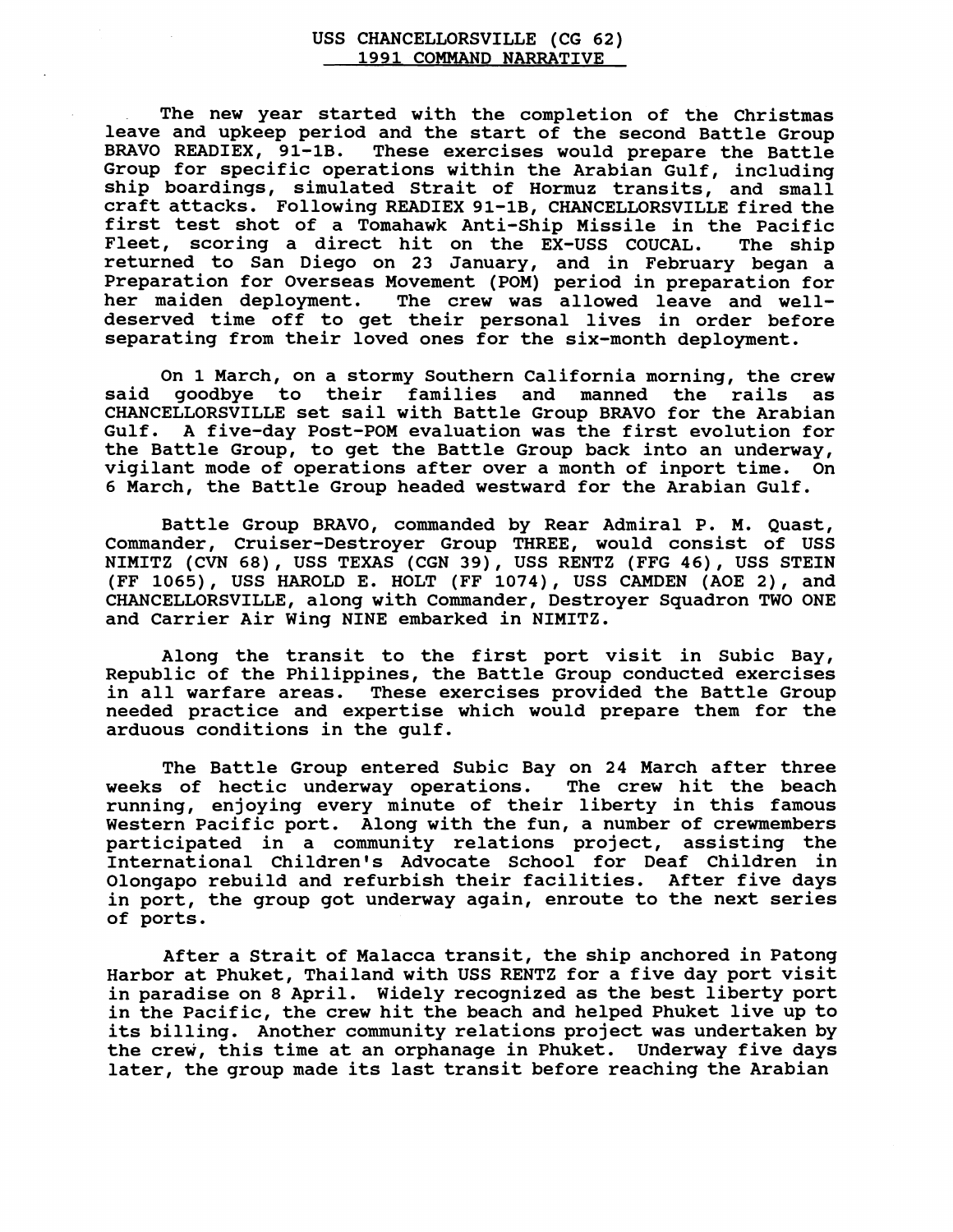**Gulf, -entering the U.S. Central Command Area of operations on 18 April, and transited the strait of Hormuz and entered the Arabian Gulf on 20 April to provide support in Operation DESERT STORM.** 

**CHANCELLORSVILLE immediately encountered harsh conditions in the gulf, primarily the heat and the haze caused by blowing sands and oil well fires. The ship's equipment started to suffer from these conditions, and it took extraordinary efforts by the crew to keep the equipment at peak operating efficiency. The crew performed superbly in this regard, as CHANCELLORSVILLE ended up meeting every challenge confronting it with vigor and professionalism.** 

**About a week later, the ship left the Arabian Gulf for her first port call in the region, mooring at Mina Qaboos in Muscat, Oman. This ancient seafaring nation has been extensively modernized over the last 20 years, and the crew found many amenities similar to the states. The old forts, oases, souks (shops) and traditional Arabian dress fascinated the crew and provided both an educational and culturally stimulating experience.** 

**After five days in Muscat, CHANCELLORSVILLE got underway and entered the gulf again to continue operations with the rest of the**  Performing duties as Force Anti-Air Warfare **Coordinator, the ship found herself escorting the carrier throughout the gulf, providing anti-air radar coverage over the entire gulf region. During this period of operations the ship also fired her weapons for the first time in the region, sinking a floating barrel which was considered a hazard to navigation. CHANCELLORSVILLE would do this later, also, sinking large numbers of barrels which could make the waters of the Arabian Gulf more hazardous than they already were.** 

**On 24 May, the ship pulled into Dubai, United Arab Emirates, for a five-day Tender Availability with USS CAPE COD (AD 43). The ship received some much needed repair work which had been put off due to the tempo of operations, and the crew was able to experience this cosmopolitan city, the largest city in the gulf region, with a definite European influence as evidenced by the hotels and restaurants. Traditional Arabic life wasn't as pronounced as it was in Muscat, as the city was much more active throughout the day and night. The wardroom also enjoyed an evening of entertainment onboard the HMS EXETER (D89), learning firsthand the British**  sailors' love of their work.

**Underway again on 29 May, the ship again joined the battle group for more operations in the gulf. The first order of business was to escort the CAPE COD out of the gulf on their trip home. On the way to the Strait of Hormuz, however, a CHANCELLORSVILLE helicopter discovered a fisherman distressed in his sinking boat. The ship made best speed to the mariner and rescued him, returning him to Dubai the next morning after escorting CAPE COD through the Strait of Hormuz.**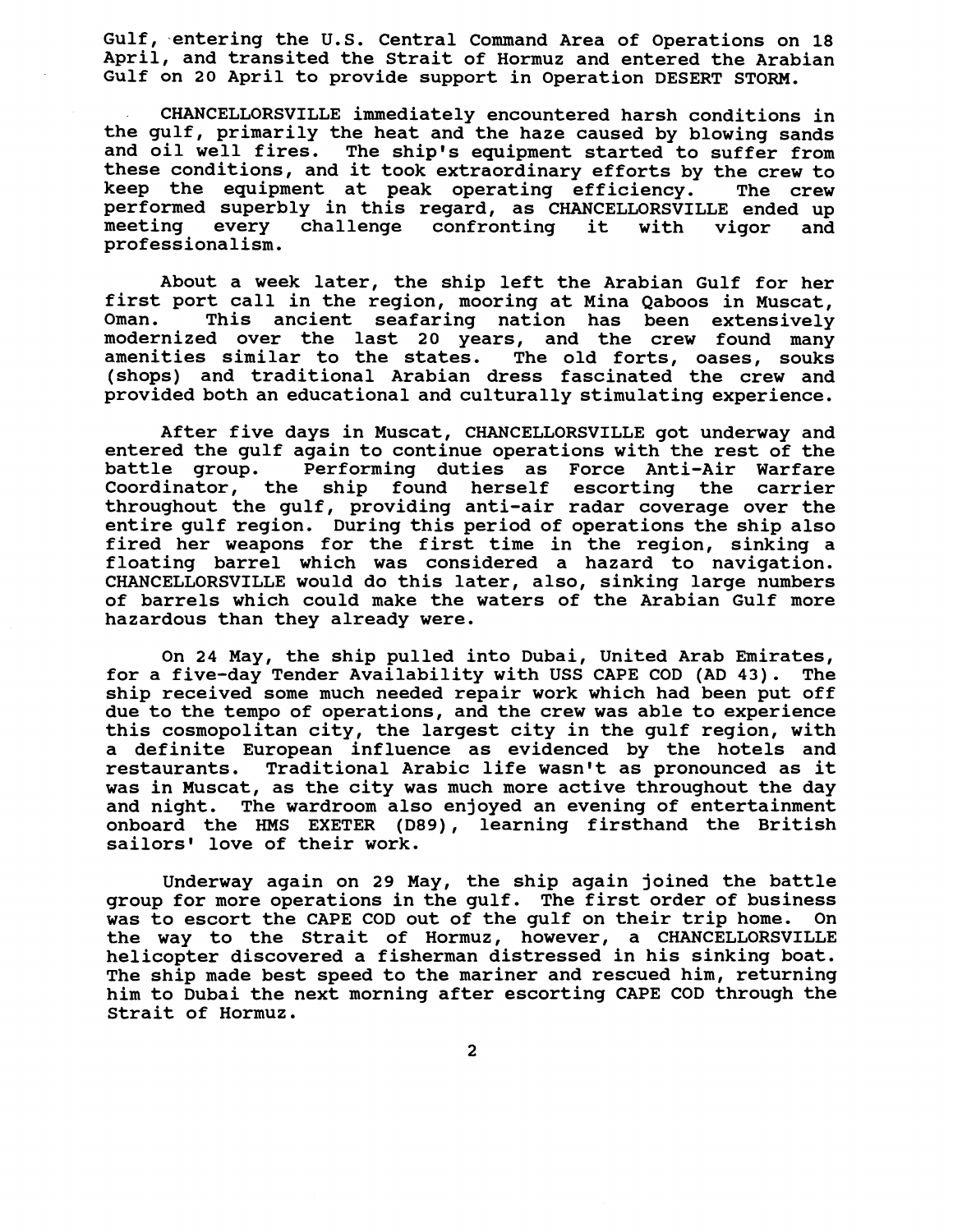**On 14 June, the battle group anchored at the Bahrain Bell anchorage, about 20 miles off the coast of Bahrain. There, the ship spent three days relaxing from the high tempo of operations and preparing for the final stretch in the gulf.** 

**After a couple more weeks of steaming throughout the gulf, the ship pulled into Jebel Ali, United Arab Emirates for another Tender Availability, this time with USS SAMUEL GOMPERS (AD 37)** , **and for her final port visit in the gulf. The ship got some last-minute repair work before the trip home, and the crew got some more liberty time in Dubai, as well as a Fourth of July party on the pier, complete with food, beverages, athletic events and entertainment.** 

**After the five day TAV, the ship got underway for the transit home. The ship transited the Strait of Hormuz on 13 July and outchopped from the U.S. CENTCOM AOR on 15 July. CHANCELLORSVILLE was part of SAG TANGO, commanded by CDS-21 in USS STEIN, which was leading the battle group through the first part of the transit home. The remainder of the battle group joined the lead group near the tip of India, and all the ships steamed together through the Strait of Malacca and over the equator. At that time, "Crossing the Line" ceremonies came to a head, initiating the lowly Pollywogs into the realm of Neptunus Rex and the ancient order of the deep. After the festivities were over, the group made its way to Pattaya Beach, Thailand for the next liberty port.** 

**A longtime favorite among sailors, Pattaya Beach combines modern hotels with old-world and third-world charm, and the sailors were welcomed with open arms. Many sailors made the trip to Bangkok to visit this ancient Asian capital, but no matter where the crews went, all had a terrific time. A community relations project at a local orphanage also contributed to CHANCELLORSVILLEts outstanding relations with other countries.** 

**Pulling up anchor on 29 July, the group got underway for Hong Kong, and made an uneventful transit around Vietnam before pulling into Victoria Harbor on 2 August.** 

**CHANCELLORSVILLE moored to mooring buoy A51, very close to Fenwick Pier, a British facility for the forces present and visiting navies. The crew had five days to enjoy this amazing city, so full of lights, skyscrapers, shops, restaurants, and people. It was difficult to not have a good time, since there was so much to do and see. The fourth day was not a good day for the duty section onboard, as a major power casualty caused a total loss of power for about 10 hours. Repairs were made, and power was restored late that night.** 

**The group got underway on 7 August, without CAMDEN, which got underway three days earlier to make a weapons offload in Guam. Several ships had a short encounter with a Chinese patrol boat, then headed for the states. That night, after coming alongside USNS PONCHATOULA (T-A0 146) for refueling, a steering casualty**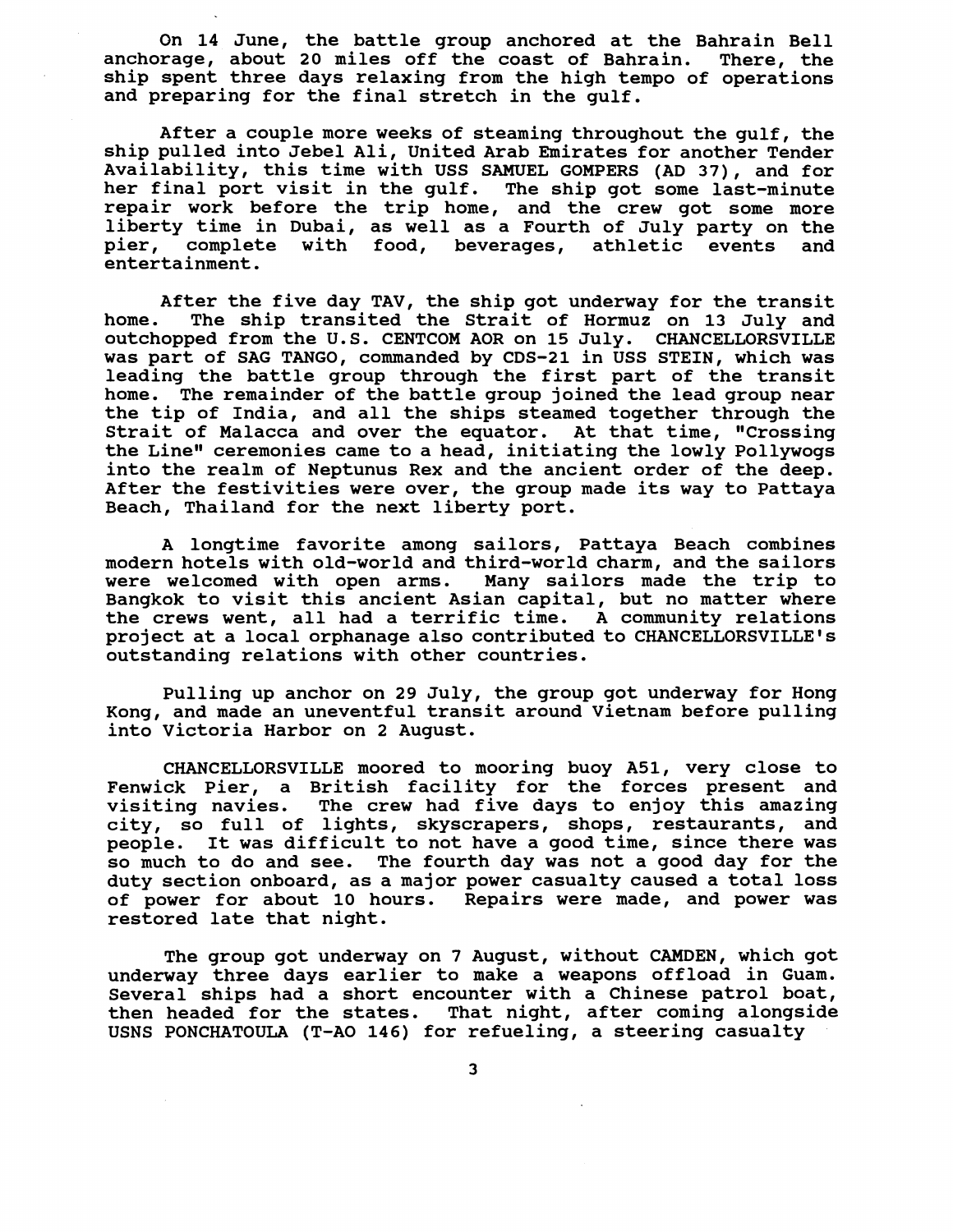**occurred onboard CHANCELLORSVILLE which caused her to veer towards and collide with PONCHATOULA. The collision ripped off the port hurricane bow, damaged the sonar dome, and bent the centerline anchor on CHANCELLORSVILLE, and caused extensive external damage on PONCHATOULA. However, luckily nobody was injured, and both ships were able to get underway and resume the transit east with the rest of the group.** 

**Later that same week, as the battle group was altering her transit track southward to avoid several tropical storms and PONCHATOULA was forced to return to Guam for emergent repairs, a helicopter off the CAMDEN, which rejoined the group just a couple days earlier, crashed into the ocean without a trace with four sailors onboard. Memorial services were held the next day in honor of our lost shipmates.** 

**Finally, on 18 August, the battle group reached Pearl Harbor, Hawaii. NIMITZ and TEXAS had already arrived and left in order to**  After two days in Hawaii, where part of the **crew reunited with their families and departed on leave, and tigers were picked up for the trip home, the remainder of the battle group headed for San Diego.** 

**The transit was uneventful, with the tigers learning firsthand**  about shipboard life and underway operations. **hard the last night, with all-night movies and pizza offered throughout the ship for the crewmembers who just couldn't sleep.** 

**At last, HOME! 27 August was the day the entire crew had been waiting for for six months, and it was finally here. A sunny California day greeted CHANCELLORSVILLE as she reached Buoy "SD" at 0730 and moored at Pier 8 at 0900, greeted by a huge crowd of family and friends, many waving placards with messages for their favorite sailor. Reunions began as soon as the brow was in place, and continued throughout the morning. As the duty section settled in and other crewmembers took off on leave, the ship commenced its post-deployment leave and upkeep period for the next four weeks.** 

**After the whole crew was back at the end of September after some well-deserved leave and relaxed operational tempo, the ship started in on a very busy schedule which would culminate in the change of command ceremony. First was the Fleet Week 1991, in San Francisco, which gave the crew a look at one of America's best**  Before getting there, the ship attempted to qualify in **Naval Gunfire Support, however weather and equipment casualties prevented the effort. At Fleet Week, numerous official events, including picnics, tours, and official luncheons and dinners, as well as everyone's personal favorite activities, made for an excellent time by all crewmembers. Six days in San Francisco ended too quickly, and the fleet left for home on 19 October. A thick fog bank delayed our entry back into San Diego for several hours on 21 October.**